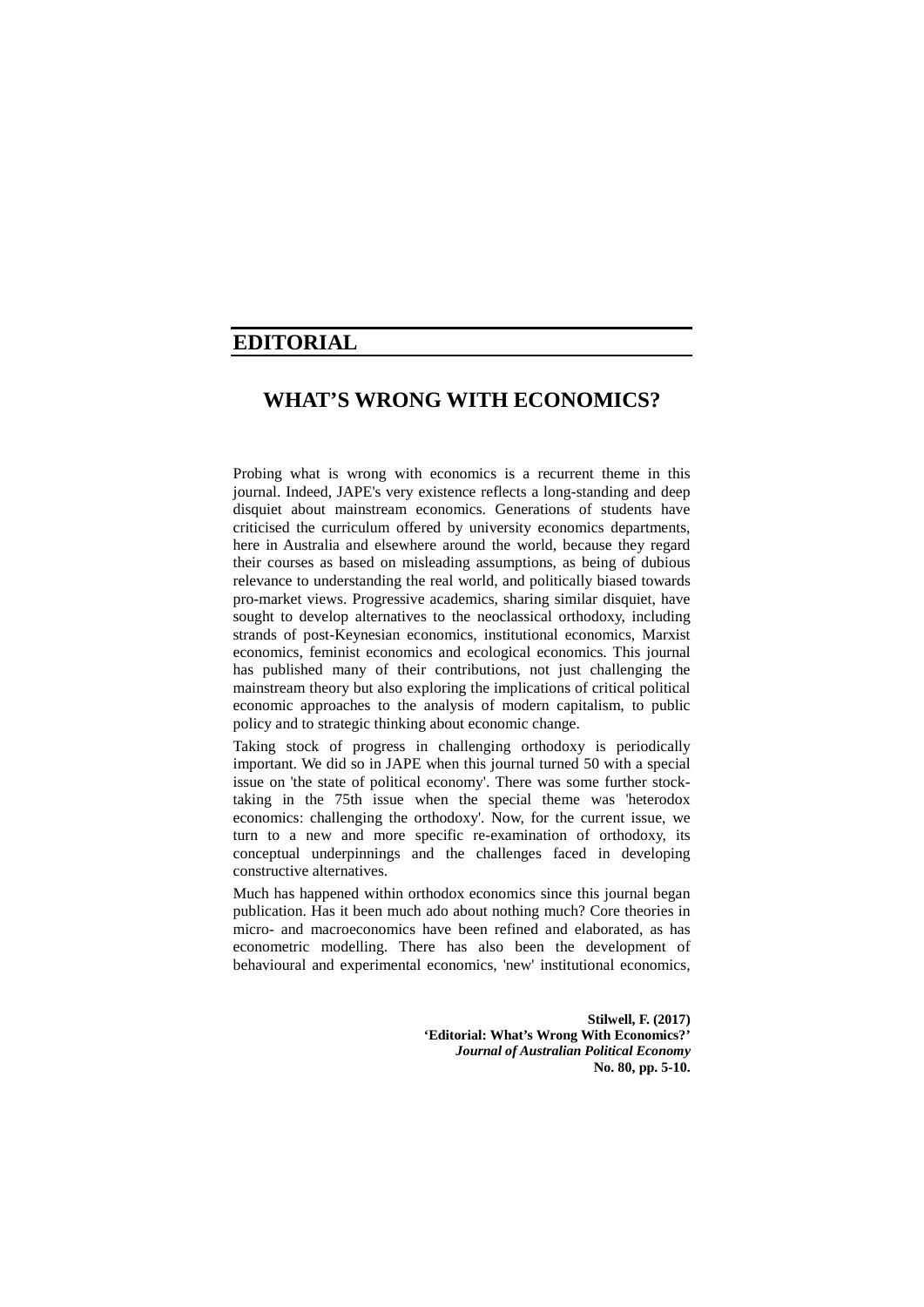#### 6 JOURNAL OF AUSTRALIAN POLITICAL ECONOMY No 80

the application of game theory and sundry other specialisms. Mainstream economists are wont to describe these modifications as evidence of disciplinary dynamism, novelty and diversity. Diane Coyle has called the result 'soulful economics' while David Colander has argued that the resulting 'internal heterodoxy' within mainstream economics renders the political economists' 'external' critique redundant. But is this really so? What are we to make of these developments and the associated claims?

Articles in the previous heterodox economics issue of the journal suggested that the core of mainstream economics remains essentially unchanged. This is most obviously the case in university courses where foundation units of study in macro- and micro-economics still effectively define what really matters within the discipline. From a liberal educational perspective, the addition of senior electives on less strictly neoclassical economics is welcome but not transformative. Moreover, because serious engagement with the history of economic ideas in the curriculum is rare these days, students are left with little understanding of rival schools of thought or exposure to the idea that progress in the discipline may not be straightforwardly linear and additive. Similarly, while the international CORE project, aiming to improve the quality of economics teaching, has produced some course changes in the university departments adopting it, its main effect seems to be as a more effective means of educating students in the same basic economic principles. It has not led to a thorough embrace of pluralism, nor was it designed to do so. Meanwhile the contents of the mainstream journals are pretty much business as usual.

These are circumstances in which a stocktaking of modern mainstream economics needs critical consideration. That is the announced intention for this special issue. Not all aspects are covered though. A journal special issue is not like an edited book: its contents depend on what is submitted in response to the call for papers, rather than the results of a pre-conceived plan. This has the beneficial effect of being a good indicator of what concerns are 'out there' among heterodox economics scholars and other critics of orthodoxy. As it turns out, however, the most important themes are well represented. There are articles on the philosophical foundations and method of mainstream economics, on particular sub-fields within mainstream economics, on the conceptual problems that limit its coherence as a basis for public policy formulation, and on the implications for developing heterodox alternatives. The contents of this issue are clustered in more or less that order.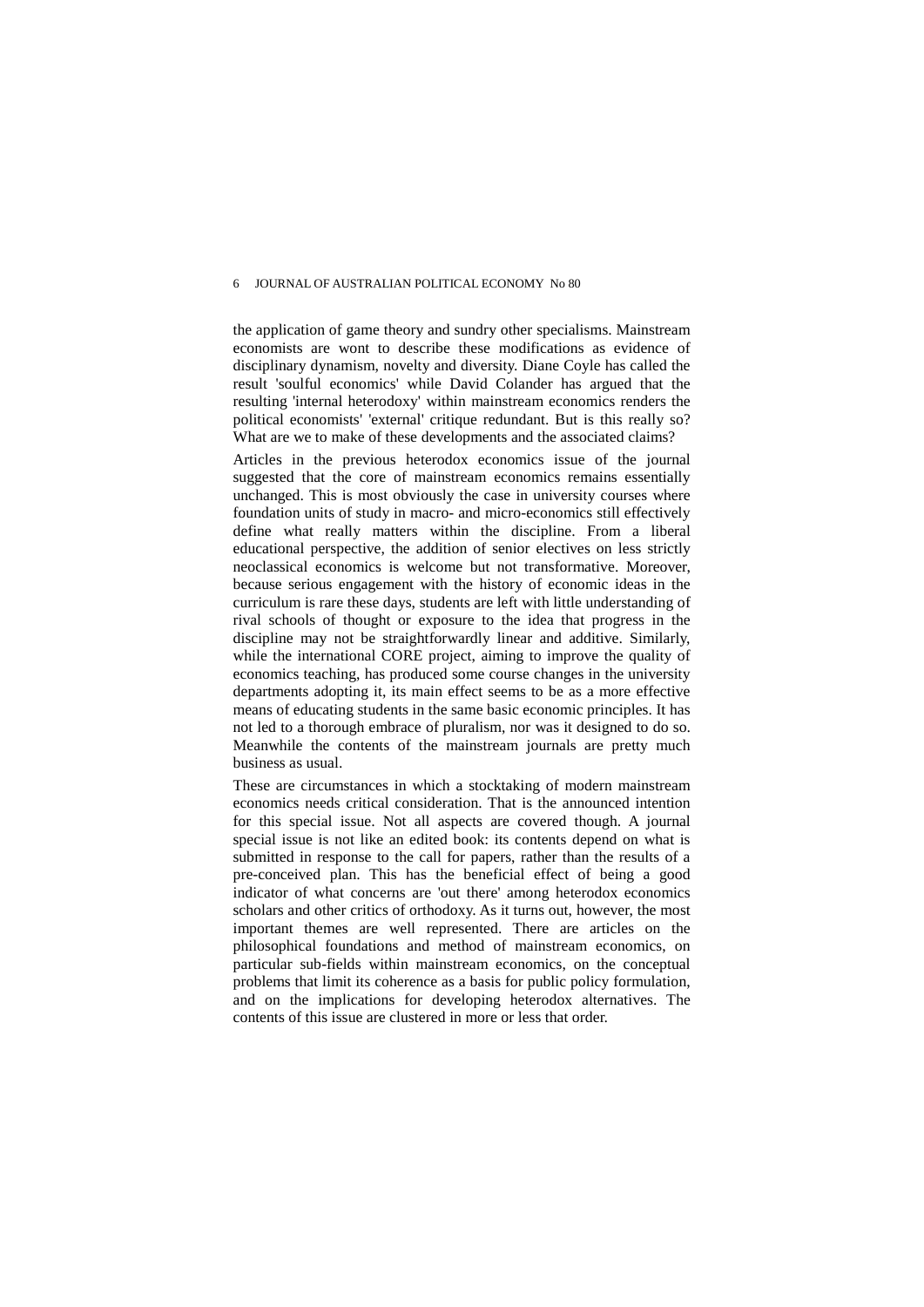## EDITORIAL 7

An article by Tim Thornton leads off by looking at the recurrently awkward relationship between mainstream economics and supposedly cognate social sciences. Can economics really claim to be 'the queen of the social sciences'? Why does it not draw more from other fields of inquiry within that broader arena of knowledge? And what are the implications of this for proponents of a more genuinely interdisciplinary approach? Thornton argues that the obstacles to internal reform are such that other institutional options need to be considered.

An article by Tony Lawson follows on by criticising economists for their lack of attention to ontology and hence their failure to consider alternative ways of seeing the world. He argues that the mainstream economists' obsession with mathematics regrettably sets those more fundamentally important issues aside. In a somewhat similar vein, Andres Blanco's article draws on the philosophy of science to identify basic assumptions and features of mainstream economics that render the discipline useless for explanation, prediction and prescription. Blanco argues that mainstream economics is ideology, not science. Also wresting with the characteristics of orthodoxy, particularly in a university teaching context, Yanis Varoufakis argues that there are fundamental elements of ambiguity. He suggests that thoughtful economists face a parallel with the challenge posed in the classic movie 'The Matrix' - whether to swallow the blue pill or the red pill. The former results in conformity to a fundamentally flawed orthodoxy whereas the latter involves posing difficult questions that consign you to 'outsider' status. What's it to be: comfortable complacency or questing for uncomfortable truths?

Particular aspects from within the modern mainstream economics portfolio then come under critical scrutiny. Shaun Hargreaves Heap, himself a leading contributor to the application of game theory in economics, points to some of the important conundrums involved in this exercise, concluding that there is much to be gained by engagement with political economy. David Primrose follows on with a critique of behavioural economics, focusing on its failure to banish *homo economicus* despite recognition of the more complex and 'irrational' economic behaviours occurring in the real world. Rather, the rational, calculating ideal is retained as the norm towards which people may be steered by policies based on behavioural economic reasoning. Please raise your hand if you want to be 'nudged' into acting more rationally! Next, Jon Mulberg directs our attention to the field of environmental economics and policy. Like Primrose, he draws on ideas and concepts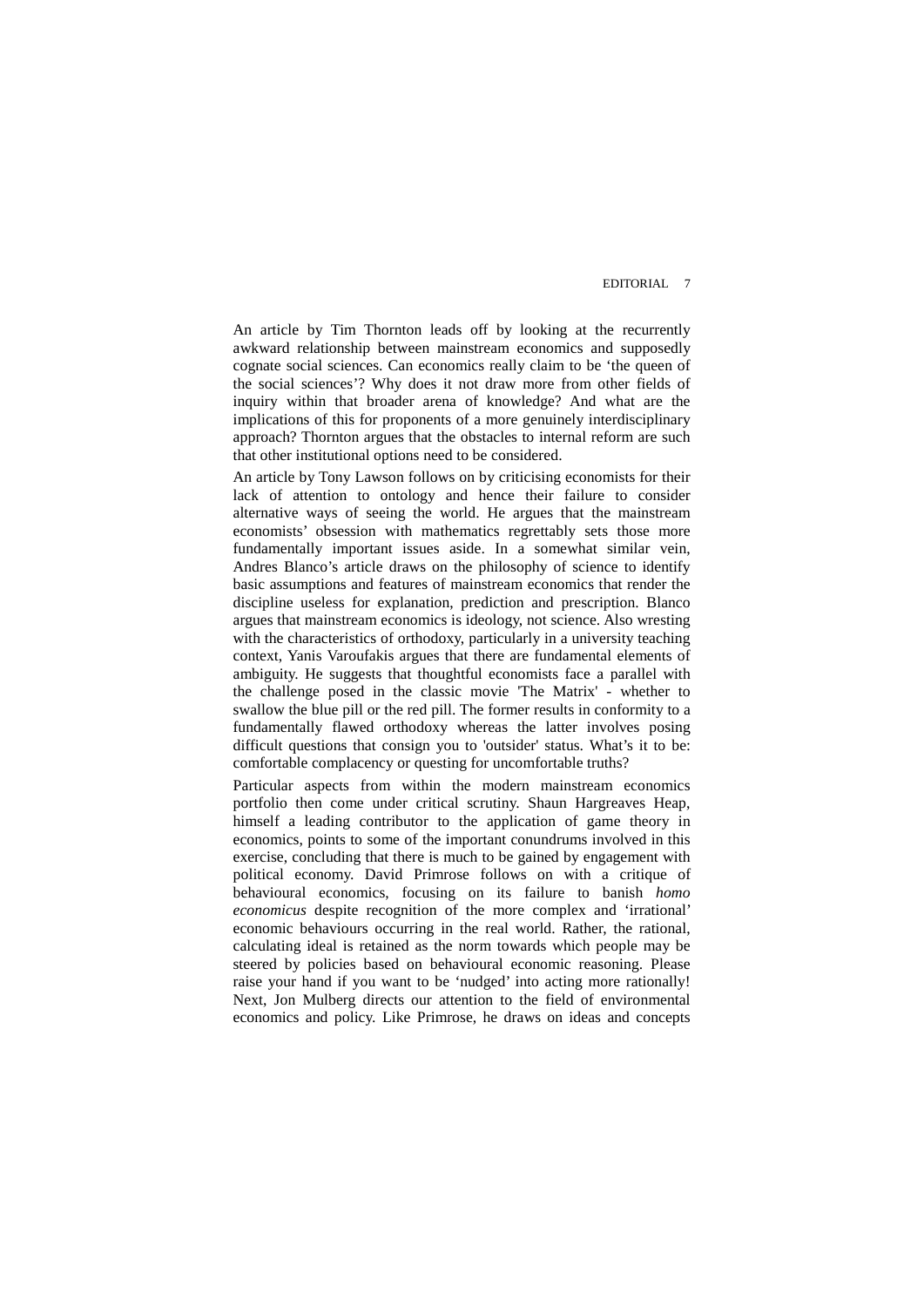#### 8 JOURNAL OF AUSTRALIAN POLITICAL ECONOMY No 80

from Foucault in presenting an analysis of discourse, power and governance, pointing to the role of mainstream economics in a process of domination. Mulberg explores what would be entailed in developing an alternative approach that puts nature at the centre of the discipline and a Green new deal as a policy focus. Then, to complete this cluster of themed articles, Samuel Meng shows fundamental flaws in the way in which econometrics is constructed, challenging the claim of mainstream economists to be able to engage in effective quantitative analysis and forecasting by the use of modelling.

The next set of concerns relate to the judgments embodied in mainstream economics when applied to public policy prescriptions. Miriam Bankovsky and John King point to attempts by earlier generations of mainstream economists to develop a theoretical 'welfare economics' as a basis for moving between economic analysis and policy prescriptions. However, inherent conceptual problems made it a failure, leading to its general disappearance from the curriculum and economists' tool kits. In effect, a major avenue of investigation has turned into a blind alley. But economists still commonly seek to be prescriptive, although they have no sound basis for doing so. At the very least, therefore, they need to be more explicit about their ever-present ethical presuppositions: better blatant than latent. One avenue though which mainstream economists exert influence in public policy is cost-benefit analysis but, as George Argyrous shows in the next article, this is also subject to significant flaws, particularly as practised within the Australian public sector.

Finally there is a substantial cluster of review essays and book reviews. Each of the three major review articles considers political economic alternatives to mainstream economic orthodoxy. Susan Schroeder looks at *Capitalism*, Marxian political economist Anwar Shaikh's recent *magnum opus,* assessing its strengths and weaknesses as an integrated analysis of the economic system. Geoff Dow looks at the four volume set of articles by Geoff Harcourt, Peter Kreisler, Joseph Halevi and John Neville who apply their post-Keynesian analyses to contemporary economic issues. A third review article then considers David Harvey's work with particular reference to two of his recent books that focus on the dynamics and contradictions of capital, situating Harvey's Marxist analysis in relation to other political economic traditions that also reject equilibrium economics. Then comes John Quiggin's review of a book written by a former Morgan Stanley executive, exposing flaws in mainstream economics in the wake of the global financial crash.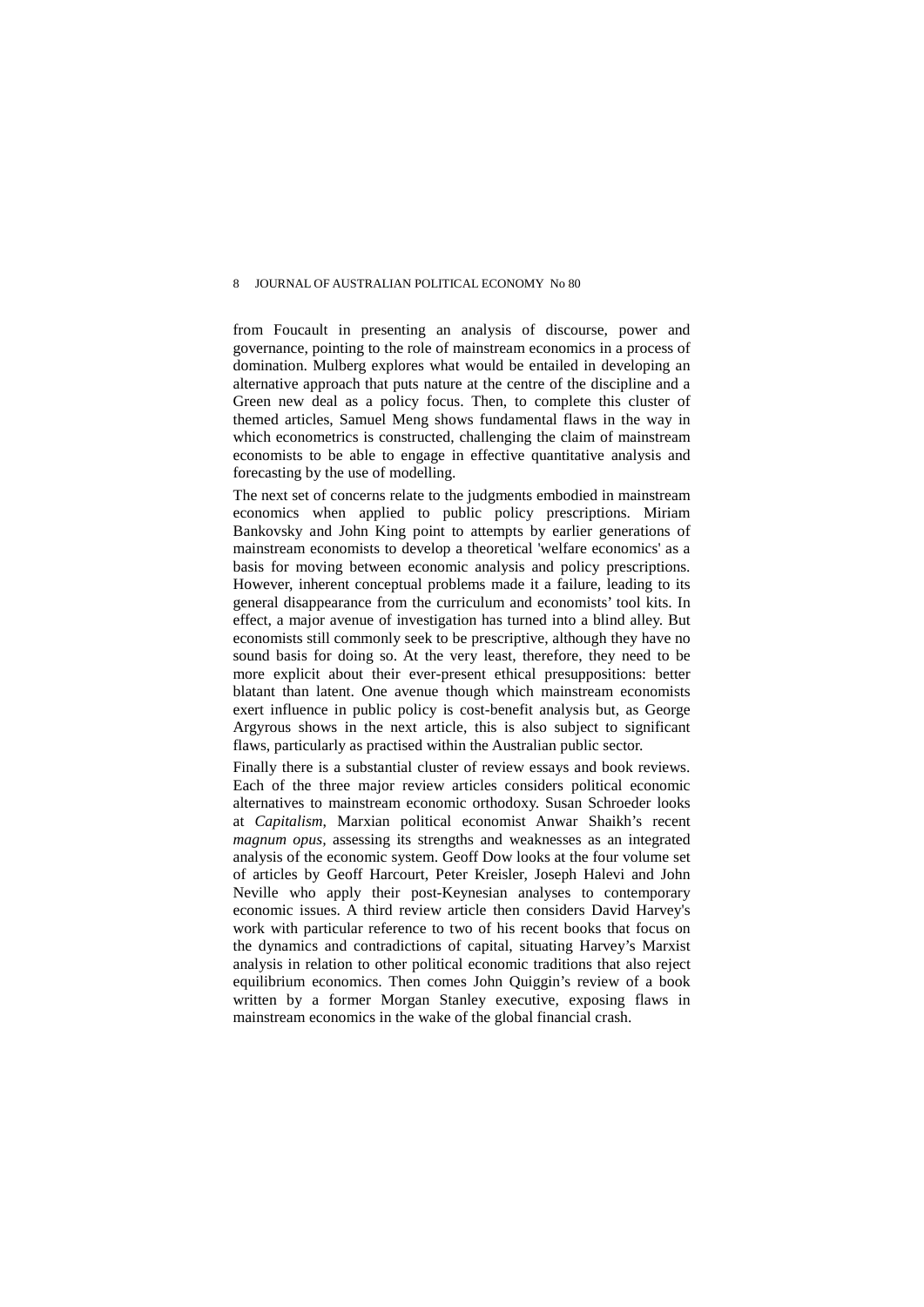## EDITORIAL 9

Finally, to conclude this special issue of JAPE on what's wrong with economics, there are reviews of eight recent books that are directly relevant to its theme. This cluster of interrelated reviews point to some directions of critique which may not have been fully developed in the earlier articles, including the neglect of ethical considerations in mainstream economics; the severe limits of its central 'narrative' and false claims to scientific method; the failure to provide a pragmatic approach to managing the real world of business; the under-questioned assumption of endless economic growth; the complicity of mainstream economics in the reproduction of global poverty; the neglect of the history of economic thought; and the problems arising from blindness to the history of economic thought and insights from heterodox economics.

How important are these contributed articles and reviews and what impact can this collection be expected to have? Only someone totally unfamiliar with mainstream economics would expect much direct response from within the economics profession, let alone any changed behaviour by the mainstream practitioners. Even generating some defensive response is probably too much to expect. A veritable avalanche of critical books and articles has preceded this special issue of JAPE without making any such impact. Remaining aloof and/or oblivious to external critics has evidently become part of the dominant ethos within the economics profession. To some extent this may be just institutional inertia, but vested interests are also at stake. These are partly the vested interests of professional economists themselves, protecting past intellectual investments while working in universities or selling their services directly in the capitalist marketplace. There are also the ultimately more powerful interests of corporate capital and its supportive ideological superstructure.

Indeed, 'taking the red pill' does require some personal courage in engaging, however indirectly, with these powerful forces. Yet there is a social imperative to do so, if we are concerned with progressing knowledge and using that knowledge to contribute to a more stable, equitable and sustainable future for humankind.

Perhaps the most general lesson is that the changing material conditions in the real world are crucially important for framing the challenge to orthodoxy. Failure to anticipate the global financial crash that began a decade ago was expected to precipitate embarrassment, if not a major crisis, for the economics profession. Ten years on, the storm has